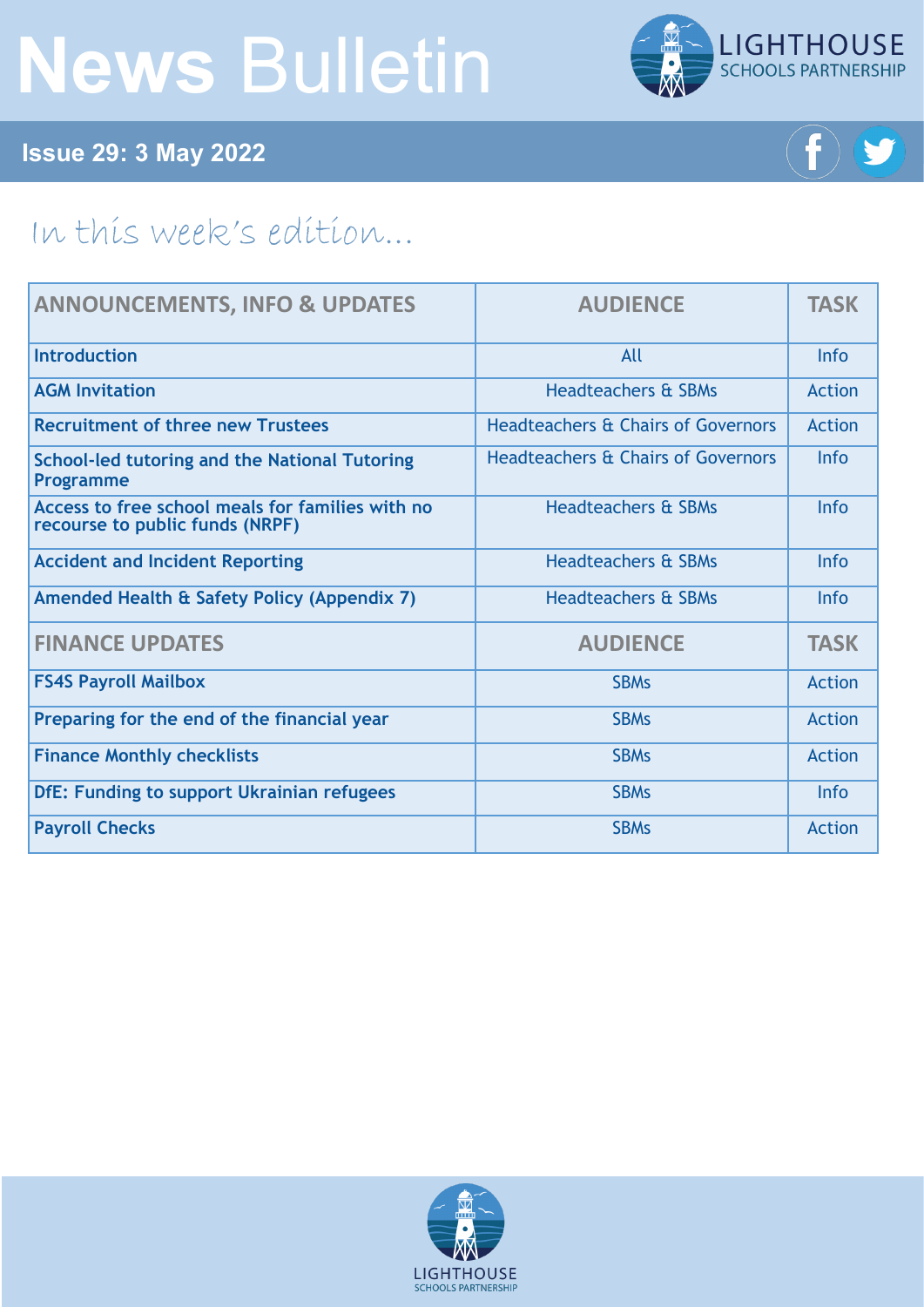#### <span id="page-1-0"></span>**Introduction**

We are now feeling our way through higher demand for places for Ukrainian refugees. We are going to ask schools in the Chew Valley to consider their capacity class by class and if there is additional scope to breach beyond PAN (more details to follow). This may be an exercise that your school will want to consider too.

You will see below that we will be holding our AGM on Tuesday 17th May with Hannah Woodhouse (DfE Regional Director) as our keynote speaker. We really want to raise our profile as a trust and be accountable to our local communities. Please share the [invitation](https://foldr.lsp.org.uk/public/W72RP) with your governors, parish councillors, local clergy and anyone else you think should be there. We are very grateful to Backwell School for their hospitality in hosting this event.

*Gary*

### **Annual General Meeting — 17th May 2022**

The annual LSP General Meeting is being held on Tuesday 17th May 6.00-7.30pm at Backwell School. The meeting is open to all and we would encourage you to attend and extend the invitation to your school communities, including parish councillors, clergy and Chairs of Sport & Leisure clubs.

We will reflect on some of the successes and highlights over the past year as well as next steps and future developments planned for the trust. Our keynote speaker is Hannah Woodhouse, (DfE Regional Director).

Click [here](https://foldr.lsp.org.uk/public/W72RP) to download the invitation.

#### **Recruitment of three new Trustees**

The Trust is seeking new Board members and wishes to recruit three new Trustees. We are particularly looking for Trustees who can offer experience / skills in one or more of the following:-

- HR
- Legal
- Education
- SEND

Further information and full details on how to apply can be found on our website [here.](https://www.lsp.org.uk/couldyoubeatrustee) Please share this webpage link with parents and governors via your communication channels.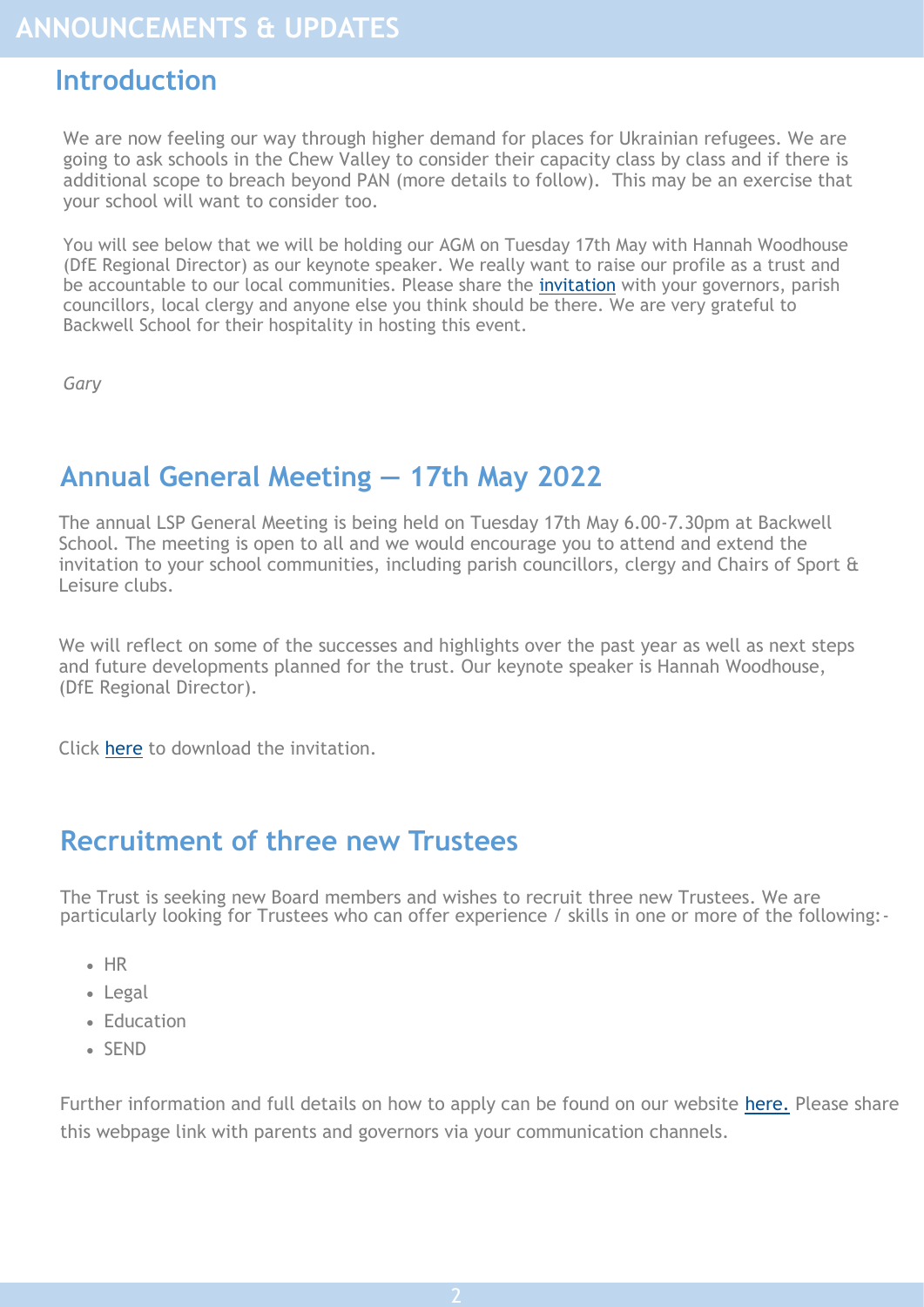#### <span id="page-2-0"></span>**School-led tutoring and the National Tutoring Programme**

The Secretary of State [wrote to Heads yesterday](https://foldr.lsp.org.uk/public/P17EP) (on the Bank Holiday) to exhort schools to engage in tutoring initiatives. You will have seen that he is introducing a retrospective accountability measure that will be shared with Ofsted. Although (or because!) the behaviour is coercive we cannot ignore it. Heads are welcome to seek advice or support from the Education Team if they have concerns about this new pressure.

The final instalment of the school-led tutoring funding, including a 16 percent increase, will be paid to academies on 9 May. In an email to schools on Friday, the DfE reminded leaders that any funding not utilised by the end of August will need to be returned to the department.

The DfE's school-[led tutoring guidance and tracker tool](https://www.gov.uk/government/publications/school-led-tutoring-conditions-of-grant?utm_medium=email&utm_campaign=govuk-notifications-topic&utm_source=4376d0cd-1d3e-4087-8932-2793fa8933b6&utm_content=immediately) contains details on the expectations and conditions attached to school-led tutoring funding.

#### **Access to free school meals for families with no recourse to public funds (NRPF)**

On Thursday 24 March, following a cross-government review, the DfE confirmed the [permanent](https://questions-statements.parliament.uk/written-statements/detail/2022-03-24/hcws714?utm_source=26%20April%202022%20C19&utm_medium=Daily%20Email%20C19&utm_campaign=DfE%20C19)  [extension of eligibility for free school meals to children from all families with NRPF,](https://questions-statements.parliament.uk/written-statements/detail/2022-03-24/hcws714?utm_source=26%20April%202022%20C19&utm_medium=Daily%20Email%20C19&utm_campaign=DfE%20C19) subject to specified income thresholds.

This permanent extension is now in place to ensure children can continue to access healthy, nutritious meals to help them concentrate, learn and achieve in the classroom. The department has published guidance which includes advice on [how schools can check and validate eli](https://www.gov.uk/government/publications/free-school-meals-guidance-for-schools-and-local-authorities?utm_source=26%20April%202022%20C19&utm_medium=Daily%20Email%20C19&utm_campaign=DfE%20C19)[gibility.](https://www.gov.uk/government/publications/free-school-meals-guidance-for-schools-and-local-authorities?utm_source=26%20April%202022%20C19&utm_medium=Daily%20Email%20C19&utm_campaign=DfE%20C19)

#### **Accident and Incident Reporting**

The Trust has decided to purchase the Every Incident Module. This will enable us to easily record and manage accidents/incidents and to quickly view and report on the data. With this data, we will be able to:

- Pre-empt and intervene more effectively by viewing trends in recorded accidents/ incidents that may lead to more significant events
- Assign tasks to reduce the likelihood of accidents/incident repetition and track progress

The roll out of the new module will need to take into consideration the needs and resources available to each school. To determine this we are planning to trial the implementation of the module in one hub and will use this experience to determine the most appropriate arrangements to roll the system out across the whole Trust. More information will follow in due course.

# **Amended Health & Safety Policy (Appendix 7)**

Following on from the Respiratory and Other Infectious Diseases risk assessment that was sent to schools last week, [Appendix 7 of the Health & Safety Policy](https://foldr.lsp.org.uk/public/N48RW) 'Absence Period for Preventing Infection' has been amended accordingly.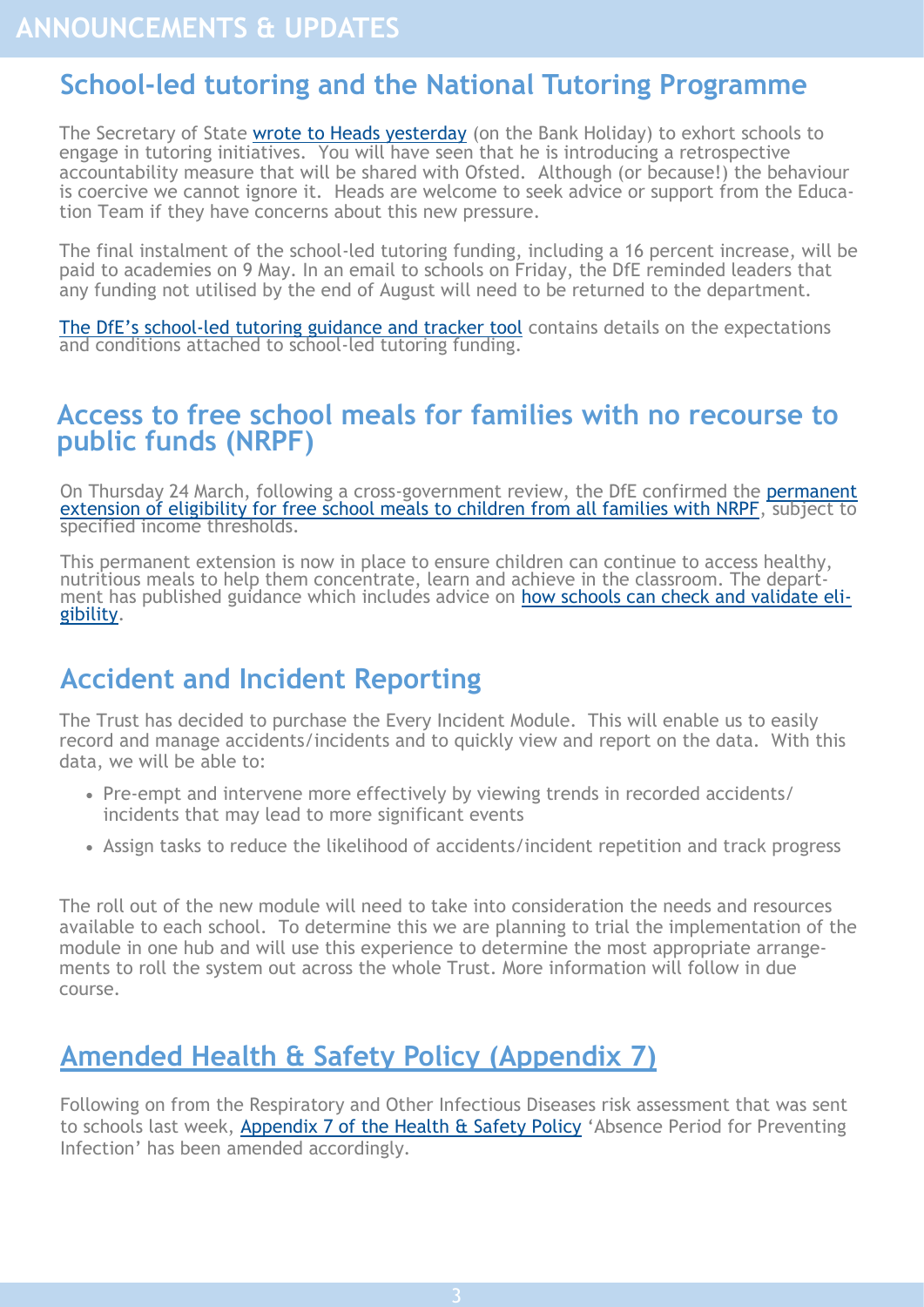#### <span id="page-3-0"></span>**FS4S Payroll Mailbox**

Further to the transfer of the payroll to Neo People on 01 April 2022 we have been advised that the FS4S payroll Outlook emails linked with each school will be suspended on 30 June 2022.

We would therefore advise that you ensure any emails or information that may be required for audit purposes are downloaded securely before this date. This includes information such as School Business Manager approvals sent to approve the prepay reports, ongoing unresolved errors, etc.

If you receive DBS invoices directly to the FS4S inbox, these will be sent directly from Juniper with effect from 01 July 2022, however any queries relating to DBS charges should be made to Chris Gilroy [Chris.Gilroy@fs4s.co.uk](mailto:Chris.Gilroy@fs4s.co.uk)

Please feel free to contact nfear@lsp.org.uk if you have any queries or would like further information upon the type of information which should be downloaded.

*Natalie Fear*

#### **Preparing for the end of the financial year**

Preparations are now underway for the closure of the 2021-22 financial year. Audit workbooks will be available from the end of June, but the best thing that you can do to prepare is to be up to date with all of the items on your monthly checklist. Please note that the last day for raising purchase orders in the 2021-22 financial year will be  $6<sup>th</sup>$  July 2022.

# **Finance Monthly checklists**

Please could you forward your Finance Monthly Checklists to [lspfinance@lsp.org.uk](mailto:lspfinance@lsp.org.uk) rather than upload to Foldr as we have previously requested. We will clear and delete the folders previously set up for this purpose. Thank you.

#### **DfE: Funding to support Ukrainian refugees**

We have been asked by a few schools for clarification on funding to schools to support Ukrainian refugees. The Confederation of Schools Trusts (CST) has obtained the following information from the DfE:

*We continue to work across government to ensure we are supporting all families and children arriving in the UK from Ukraine. We have set out the funding tariffs for those arriving on the "Homes for Ukraine" scheme, as below. The funding will be on a per pupil basis for the three phases of education at the following annual rates:*

- *Early years (ages 2 to 4) - £3,000*
- *Primary (ages 5 -11) - £6,580*
- *Secondary (ages 11-18) - £8,755*

*The funding will be allocated to local authorities, who will distribute it to schools. The department is currently working at pace to develop the methodology and mechanism for the allocation of this education funding for children and young people and will write to local authorities once this work is completed.* 

We will update you as soon as more information is forthcoming. Thank you.